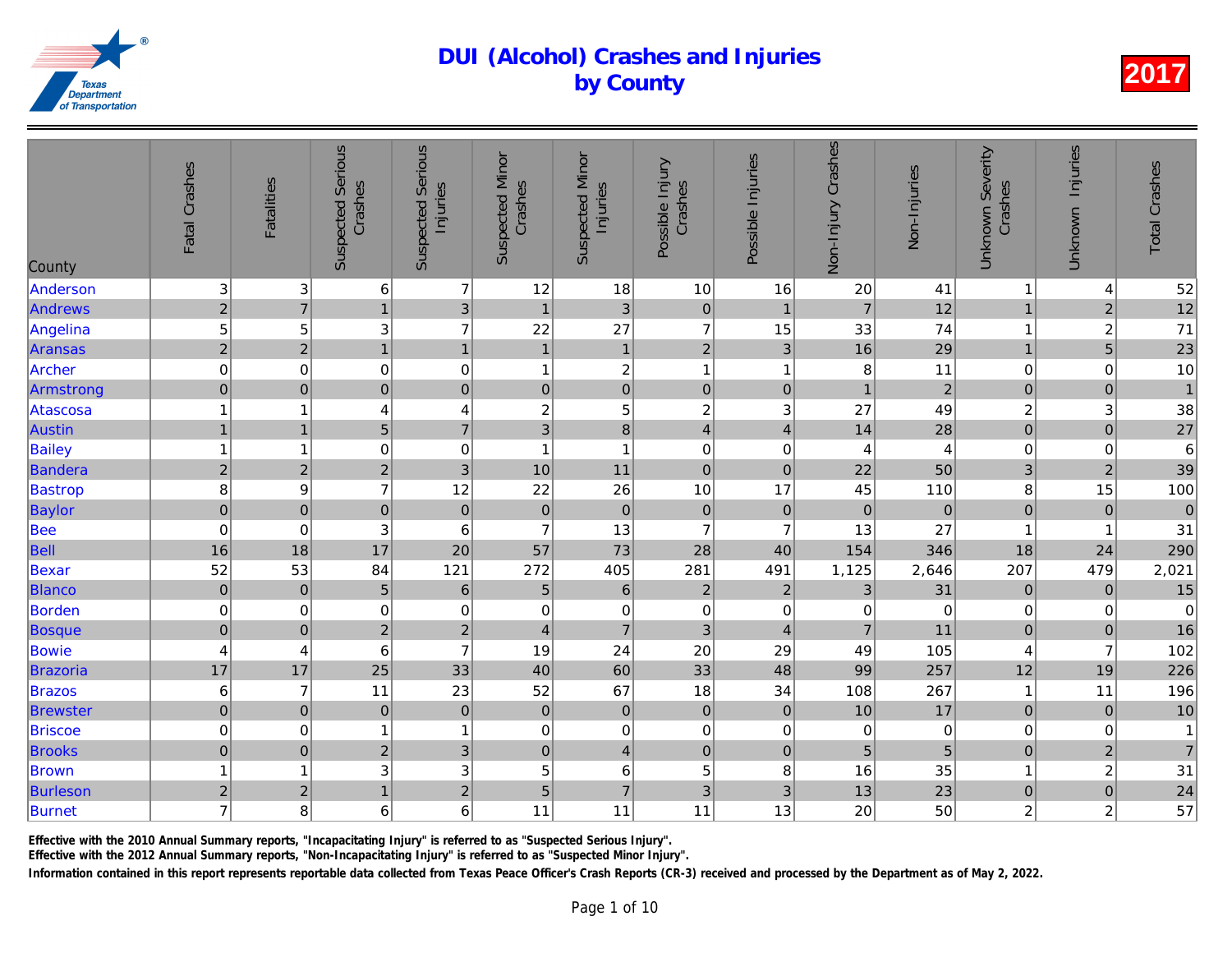| County           | Fatal Crashes    | <b>Fatalities</b> | <b>Suspected Serious</b><br>Crashes | <b>Suspected Serious</b><br>Injuries | <b>Suspected Minor</b><br>Crashes | <b>Suspected Minor</b><br>Injuries | Possible Injury<br>Crashes | Possible Injuries       | Non-Injury Crashes      | Non-Injuries    |
|------------------|------------------|-------------------|-------------------------------------|--------------------------------------|-----------------------------------|------------------------------------|----------------------------|-------------------------|-------------------------|-----------------|
| Caldwell         | $\mathbf{1}$     | $\sqrt{2}$        | $\overline{4}$                      | $\sqrt{5}$                           | $\overline{7}$                    | 11                                 | 16                         | 24                      | 15                      | 39              |
| Calhoun          | $\pmb{0}$        | $\mathbf 0$       | 1                                   | $\mathbf{1}$                         | 5                                 | 9                                  | $\boldsymbol{2}$           | $\boldsymbol{2}$        | 11                      | 21              |
| Callahan         | $\boldsymbol{0}$ | $\pmb{0}$         | $\pmb{0}$                           | $\mathbf 0$                          | $\mathbf 2$                       | $\overline{2}$                     | $\overline{4}$             | $\overline{4}$          | 6                       | 12              |
| Cameron          | $\overline{7}$   | 8                 | 21                                  | 29                                   | 58                                | 68                                 | 63                         | 94                      | 214                     | 580             |
| Camp             | $\overline{1}$   | $\overline{2}$    | $\overline{2}$                      | $\overline{2}$                       | $\bf{8}$                          | 10                                 | $\mathbf{1}$               | $\overline{1}$          | $\overline{9}$          | 19              |
| Carson           | $\pmb{0}$        | $\mathbf 0$       | 1                                   | $\mathbf{1}$                         | $\boldsymbol{2}$                  | $\sqrt{2}$                         | $\mathbf 0$                | 0                       | $\overline{c}$          | $\overline{a}$  |
| Cass             | $\,6\,$          | $\,$ 6 $\,$       | $\overline{2}$                      | 3                                    | $\boldsymbol{9}$                  | 11                                 | $\sqrt{2}$                 | $\,$ 6 $\,$             | 12                      | 20              |
| Castro           | $\pmb{0}$        | 0                 | $\boldsymbol{2}$                    | $\overline{c}$                       | 1                                 | $\overline{c}$                     | $\pmb{0}$                  | $\mathbf 0$             | $\mathbf 0$             | $\overline{0}$  |
| <b>Chambers</b>  | $\mathbf 0$      | $\pmb{0}$         | 11                                  | 12                                   | 19                                | 25                                 | $\bf{8}$                   | 17                      | 44                      | 121             |
| Cherokee         | 5                | 6                 | 10                                  | 11                                   | 12                                | 18                                 | $\,6$                      | $\, 8$                  | 37                      | 69              |
| <b>Childress</b> | $\overline{0}$   | $\mathbf 0$       | $\mathbf 0$                         | $\pmb{0}$                            | $\mathbf{1}$                      | $\mathbf{1}$                       | $\mathbf 0$                | $\mathbf 0$             | $\overline{2}$          | $6\overline{6}$ |
| <b>Clay</b>      | $\overline{c}$   | $\overline{c}$    | $\boldsymbol{2}$                    | $\overline{c}$                       | $\boldsymbol{2}$                  | $\ensuremath{\mathsf{3}}$          | $\mathbf{1}$               | $\overline{\mathbf{1}}$ | 6                       | 15              |
| Cochran          | $\overline{0}$   | $\mathbf 0$       | $\overline{0}$                      | $\overline{0}$                       | $\mathbf 0$                       | $\mathbf 0$                        | $\mathbf 0$                | $\mathbf 0$             | $\mathbf 0$             | $\overline{O}$  |
| Coke             | $\mathbf 0$      | 0                 | $\pmb{0}$                           | $\mathbf 0$                          | $\mathbf 0$                       | $\pmb{0}$                          | $\pmb{0}$                  | 0                       | $\overline{c}$          | $\overline{a}$  |
| Coleman          | $\pmb{0}$        | $\mathbf 0$       | $\overline{0}$                      | $\mathbf 0$                          | $\overline{2}$                    | $\overline{2}$                     | $\overline{2}$             | $\overline{3}$          | $\overline{7}$          | 10              |
| Collin           | 17               | 19                | 32                                  | 44                                   | 105                               | 151                                | 90                         | 140                     | 340                     | 905             |
| Collingsworth    | $\overline{0}$   | $\pmb{0}$         | $\mathbf{1}$                        | $\mathbf{1}$                         | $\pmb{0}$                         | $\mathbf{1}$                       | $\mathbf 0$                | $\mathbf 0$             | $\overline{1}$          | $\overline{1}$  |
| Colorado         | $\mathbf{1}$     | 1                 | $\boldsymbol{2}$                    | $\overline{c}$                       | 3                                 | $\overline{7}$                     | $\mathbf{1}$               | 3                       | 11                      | 23              |
| Comal            | $\overline{4}$   | $\overline{4}$    | 11                                  | 16                                   | 33                                | 44                                 | 17                         | 34                      | 96                      | 236             |
| Comanche         | $\pmb{0}$        | 0                 | $\mathbf 1$                         | $\mathbf{1}$                         | $\overline{7}$                    | $\bf 8$                            | $\pmb{0}$                  | $\mathbf 0$             | 4                       | 12              |
| Concho           | $\mathbf{1}$     | $\mathbf 1$       | $\overline{1}$                      | $\mathbf{1}$                         | $\pmb{0}$                         | $\mathbf 0$                        | $\mathbf{1}$               | $\mathbf{3}$            | $\overline{c}$          | $\overline{4}$  |
| Cooke            | $\mathbf{1}$     | 1                 | 5                                   | 5                                    | $\boldsymbol{9}$                  | 13                                 | $\overline{7}$             | 8                       | 39                      | $77 \,$         |
| Coryell          | $\overline{0}$   | $\pmb{0}$         | $6\overline{6}$                     | $\,$ 6 $\,$                          | 11                                | 19                                 | $\overline{7}$             | 13                      | 18                      | 33              |
| <b>Cottle</b>    | $\mathbf 0$      | 0                 | 1                                   | $\mathbf{1}$                         | $\mathbf 0$                       | $\mathbf 0$                        | $\mathbf 0$                | $\pmb{0}$               | $\pmb{0}$               | $\mathbf{1}$    |
| Crane            | $\pmb{0}$        | $\mathbf 0$       | $\overline{0}$                      | $\pmb{0}$                            | $\mathbf 0$                       | $\pmb{0}$                          | $\mathbf{1}$               | $\overline{1}$          | 3                       | $\overline{4}$  |
| <b>Crockett</b>  | $\mathbf{1}$     | 1                 |                                     | $\mathbf{1}$                         | $\overline{\mathbf{c}}$           | 3                                  | 1                          | $\overline{1}$          | $\overline{\mathbf{c}}$ | 3               |
| Crosby           | $\mathbf 0$      | $\mathbf 0$       | $\mathbf 0$                         | $\mathbf 0$                          | $\mathbf 0$                       | $\overline{0}$                     | $\mathbf 0$                | $\mathbf 0$             | $\mathbf{1}$            | $\overline{1}$  |
|                  |                  |                   |                                     |                                      |                                   |                                    |                            |                         |                         |                 |

Effective with the 2010 Annual Summary reports, "Incapacitating Injury" is referred to as "Suspected Serious Injury".

Effective with the 2012 Annual Summary reports, "Non-Incapacitating Injury" is referred to as "Suspected Minor Injury".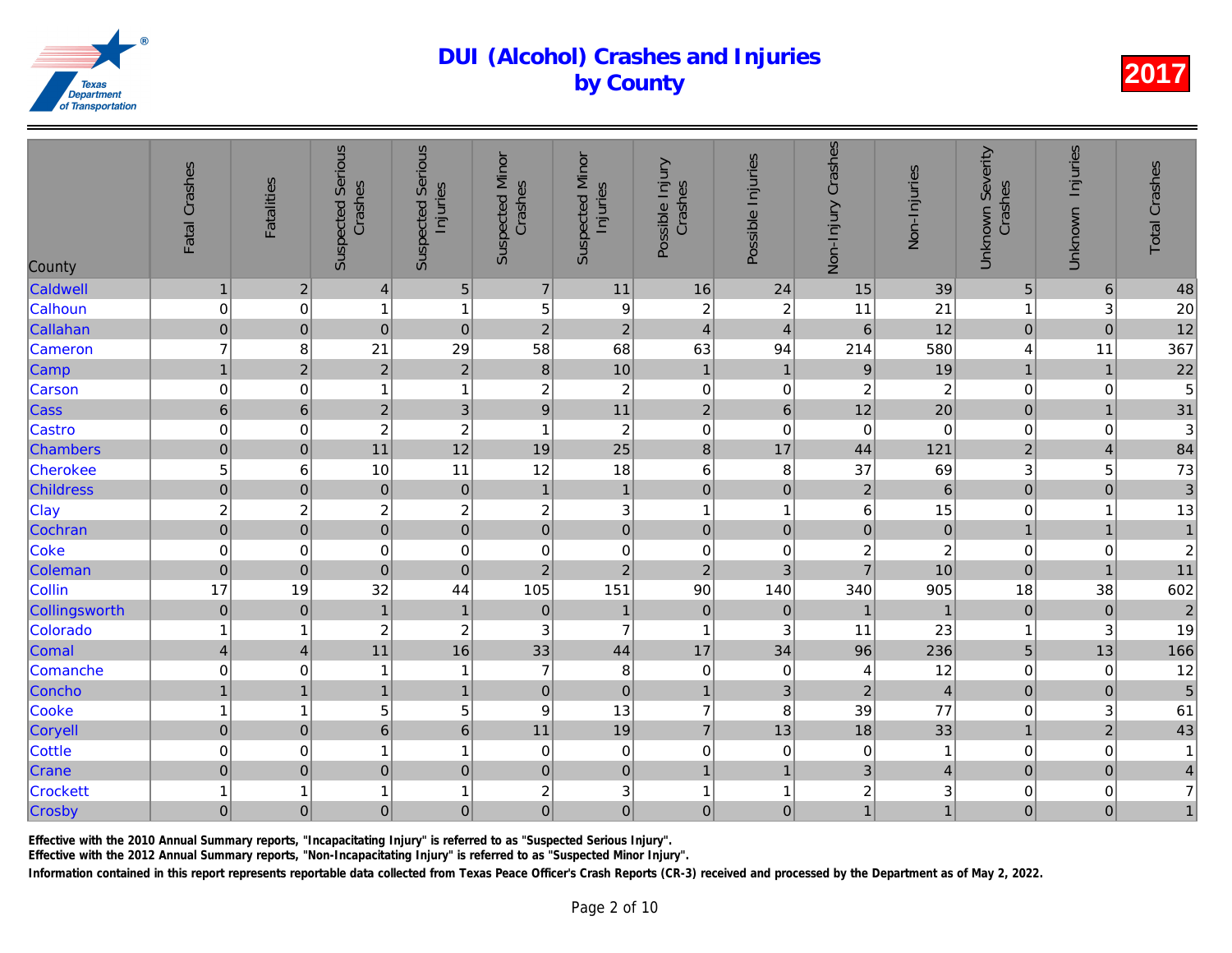| County            | Fatal Crashes           | <b>Fatalities</b> | <b>Suspected Serious</b><br>Crashes | <b>Suspected Serious</b><br>Injuries | <b>Suspected Minor</b><br>Crashes | <b>Suspected Minor</b><br>Injuries | Possible Injury<br>Crashes | Possible Injuries         | Non-Injury Crashes | Non-Injuries                               |
|-------------------|-------------------------|-------------------|-------------------------------------|--------------------------------------|-----------------------------------|------------------------------------|----------------------------|---------------------------|--------------------|--------------------------------------------|
| <b>Culberson</b>  | $\pmb{0}$               | $\mathbf 0$       | $\pmb{0}$                           | $\pmb{0}$                            | 1                                 | $\sqrt{2}$                         | $\pmb{0}$                  | 0                         | 1                  | $\begin{array}{c}\n 2 \\ 10\n \end{array}$ |
| Dallam            | $\mathbf 0$             | $\mathbf 0$       | $\overline{0}$                      | $\mathbf 0$                          | $\mathbf 0$                       | $\mathbf 0$                        | $\pmb{0}$                  | $\mathbf 0$               | 5                  |                                            |
| <b>Dallas</b>     | 86                      | 97                | 146                                 | 209                                  | 344                               | 500                                | 425                        | 760                       | 1,190              | 3,289                                      |
| Dawson            | $\overline{0}$          | $\mathbf 0$       | $\mathbf{1}$                        | $\mathbf{1}$                         | $\pmb{0}$                         | $\mathbf{1}$                       | $\overline{2}$             | $\overline{2}$            | $\overline{4}$     | $\mathbf{9}$                               |
| <b>Deaf Smith</b> | $\mathbf 0$             | 0                 | 1                                   | $\overline{c}$                       | 3                                 | $\overline{7}$                     | $\mathbf 3$                | 3                         | 8                  | 16                                         |
| <b>Delta</b>      | $\pmb{0}$               | $\mathbf 0$       | $\overline{1}$                      | $\overline{1}$                       | $\overline{2}$                    | $\mathfrak{S}$                     | $\mathbf 0$                | $\mathbf 0$               | $\overline{2}$     | $\overline{a}$                             |
| Denton            | 13                      | 16                | 30                                  | 38                                   | 74                                | 97                                 | 74                         | 126                       | 322                | 779                                        |
| <b>Dewitt</b>     | $\overline{1}$          | $\mathbf{1}$      | $\mathbf{1}$                        | $\mathsf 3$                          | $\mathbf 2$                       | $\overline{5}$                     | $\mathbf{1}$               | $\sqrt{2}$                | $\overline{7}$     | 15                                         |
| Dickens           | $\mathbf{1}$            | 1                 | $\pmb{0}$                           | $\mathsf 0$                          | $\overline{1}$                    | $\sqrt{2}$                         | $\pmb{0}$                  | 0                         | 1                  | $\overline{a}$                             |
| Dimmit            | $\overline{1}$          | $\overline{1}$    | $\overline{3}$                      | $\overline{\mathbf{4}}$              | $\overline{\mathbf{4}}$           | $\overline{9}$                     | $\pmb{0}$                  | $\pmb{0}$                 | $\overline{4}$     | 11                                         |
| Donley            | $\mathbf 0$             | $\mathbf 0$       | $\mathbf 0$                         | $\pmb{0}$                            | $\mathbf 0$                       | $\mathbf 0$                        | $\mathbf 0$                | $\mathbf 0$               | 1                  | $\mathbf{1}$                               |
| Duval             | $\mathbf{1}$            | $\overline{1}$    | $\mathbf{1}$                        | $\overline{c}$                       | $\overline{0}$                    | $\mathbf 0$                        | $\overline{2}$             | $\mathbf 2$               | $\overline{4}$     | $\bf{8}$                                   |
| Eastland          | $\overline{\mathbf{c}}$ | 3                 | $\overline{c}$                      | 3                                    | 3                                 | 6                                  | 8                          | 8                         | 13                 | 25                                         |
| Ector             | 13                      | 20                | $\overline{9}$                      | 18                                   | 46                                | 69                                 | 29                         | 48                        | 144                | 345                                        |
| Edwards           | $\pmb{0}$               | $\mathbf 0$       | $\mathbf 0$                         | $\mathbf 0$                          | $\boldsymbol{0}$                  | $\mathbf 0$                        | $\pmb{0}$                  | $\mathbf 0$               | $\overline{c}$     | $\overline{a}$                             |
| Ellis             | 11                      | 12                | 21                                  | 30                                   | 27                                | 44                                 | 18                         | 34                        | 62                 | 145                                        |
| <b>El Paso</b>    | 15                      | 15                | 46                                  | 66                                   | 127                               | 185                                | 147                        | 199                       | 506                | 1,228                                      |
| Erath             | $\pmb{0}$               | $\pmb{0}$         | $\boldsymbol{9}$                    | $\overline{9}$                       | 11                                | 13                                 | $\overline{4}$             | $\sqrt{5}$                | 30                 | 57                                         |
| Falls             | $\pmb{0}$               | 0                 | $\ensuremath{\mathsf{3}}$           | 3                                    | 3                                 | 4                                  | $\boldsymbol{2}$           | 4                         | 6                  | 9                                          |
| Fannin            | $\mathbf{2}$            | $\overline{2}$    | 5                                   | $\overline{5}$                       | $\overline{1}$                    | $\mathbf 2$                        | $\overline{2}$             | 3                         | 8                  | 14                                         |
| Fayette           | 3                       | 3                 | 8                                   | 10                                   | 10                                | 17                                 | $\boldsymbol{2}$           | $\boldsymbol{2}$          | 14                 | 33                                         |
| Fisher            | $\overline{1}$          | $\overline{1}$    | $\overline{0}$                      | $\mathbf 0$                          | 3                                 | $\overline{3}$                     | $\mathbf 0$                | $\mathbf 0$               | 3                  | 3                                          |
| Floyd             | $\mathbf 0$             | 0                 | $\mathbf 0$                         | $\boldsymbol{0}$                     | $\mathbf 1$                       | 1                                  | $\pmb{0}$                  | 0                         | 1                  | $\mathbf{1}$                               |
| Foard             | $\pmb{0}$               | $\pmb{0}$         | $\mathbf 0$                         | $\pmb{0}$                            | $\mathbf 0$                       | $\mathbf 0$                        | $\mathbf 0$                | $\pmb{0}$                 | $\mathbf 0$        | $\overline{0}$                             |
| <b>Fort Bend</b>  | 8                       | 8                 | 18                                  | 26                                   | 55                                | 79                                 | 43                         | 70                        | 152                | 380                                        |
| Franklin          | $\pmb{0}$               | $\pmb{0}$         | $\ensuremath{\mathsf{3}}$           | 3                                    | $\ensuremath{\mathsf{3}}$         | $\overline{4}$                     | $\mathbf{1}$               | $\ensuremath{\mathsf{3}}$ | $\overline{4}$     | $\overline{9}$                             |
| Freestone         | $\mathbf{1}$            | 1                 | $\overline{c}$                      | $\overline{c}$                       | $\overline{7}$                    | 9                                  | 5                          | 12                        | $\overline{7}$     | 17                                         |
|                   |                         |                   |                                     |                                      |                                   |                                    |                            |                           |                    |                                            |

Effective with the 2010 Annual Summary reports, "Incapacitating Injury" is referred to as "Suspected Serious Injury".

Effective with the 2012 Annual Summary reports, "Non-Incapacitating Injury" is referred to as "Suspected Minor Injury".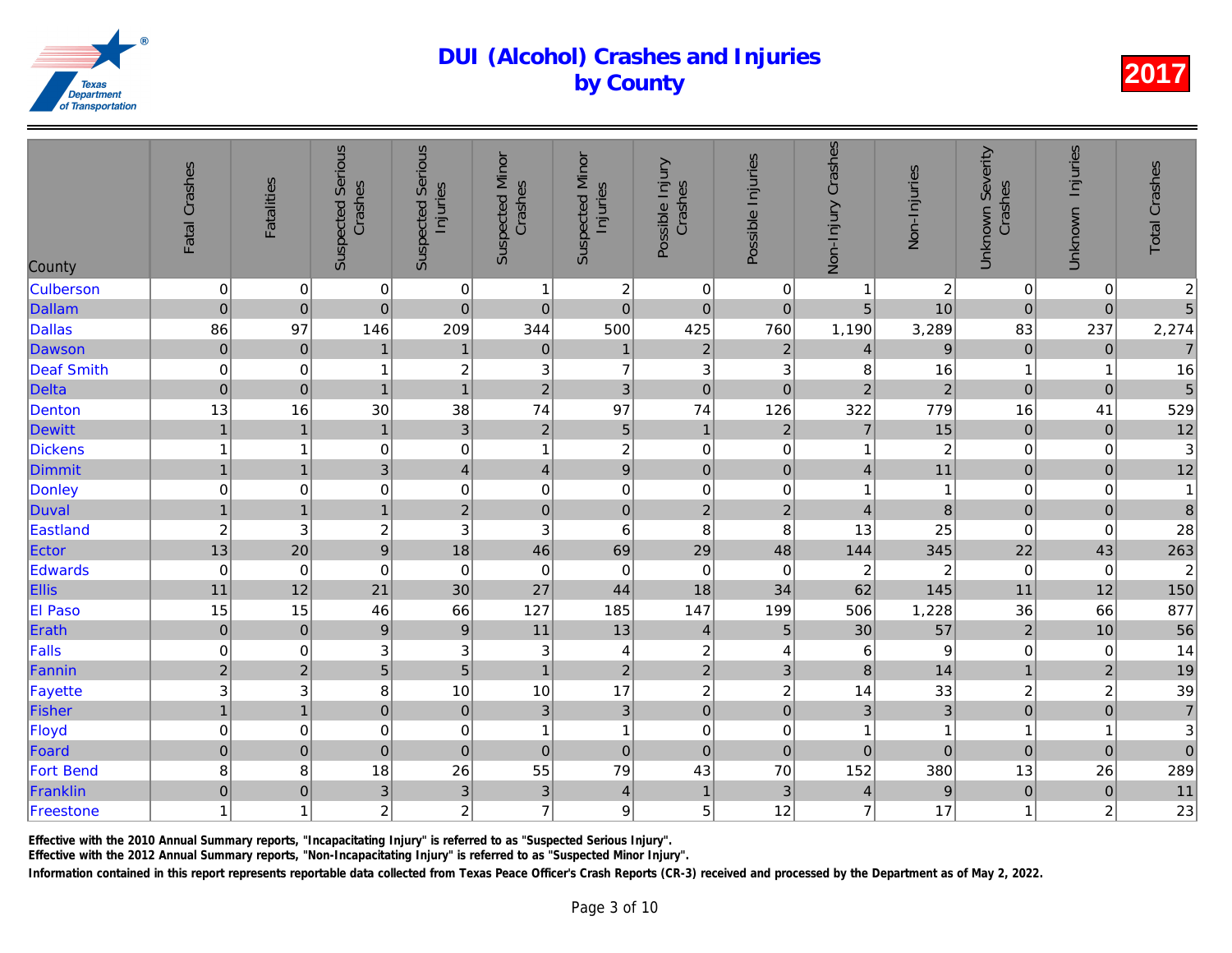| County          | Fatal Crashes  | <b>Fatalities</b> | <b>Suspected Serious</b><br>Crashes | <b>Suspected Serious</b><br>Injuries | <b>Suspected Minor</b><br>Crashes | <b>Suspected Minor</b><br>Injuries | Possible Injury<br>Crashes | Possible Injuries | Non-Injury Crashes | Non-Injuries   |
|-----------------|----------------|-------------------|-------------------------------------|--------------------------------------|-----------------------------------|------------------------------------|----------------------------|-------------------|--------------------|----------------|
| Frio            | $\pmb{0}$      | $\pmb{0}$         | $\pmb{0}$                           | $\pmb{0}$                            | $\mathbf 2$                       | $\ensuremath{\mathsf{3}}$          | $\boldsymbol{2}$           | $\overline{c}$    | 3                  | 3              |
| Gaines          | $\mathbf 0$    | 0                 | $\overline{c}$                      | $\overline{\mathbf{c}}$              | $\overline{\mathbf{1}}$           | $\overline{c}$                     | $\boldsymbol{2}$           | 4                 | 9                  | 13             |
| Galveston       | 15             | 16                | 15                                  | 25                                   | 31                                | 45                                 | 40                         | 71                | 139                | 392            |
| Garza           | $\pmb{0}$      | 0                 | 0                                   | $\mathbf 0$                          | 0                                 | $\pmb{0}$                          | $\boldsymbol{2}$           | $\mathbf{3}$      | 0                  | $\mathbf{1}$   |
| Gillespie       | $\overline{4}$ | $\overline{5}$    | $\mathbf{3}$                        | 5                                    | $\overline{4}$                    | $\overline{7}$                     | 3                          | 3                 | 20                 | 75             |
| Glasscock       | $\mathbf{1}$   | 1                 | $\mathbf 0$                         | $\mathbf 0$                          | $\,0\,$                           | $\mathbf 0$                        | $\pmb{0}$                  | $\pmb{0}$         | $\pmb{0}$          | 1              |
| Goliad          | $\pmb{0}$      | $\mathbf 0$       | 1                                   | $\mathbf{1}$                         | $\mathbf{1}$                      | $\mathbf{1}$                       | $\mathbf 0$                | $\mathbf 0$       | $\mathbf 0$        | $\overline{0}$ |
| Gonzales        | $\mathbf{1}$   | 1                 | 4                                   | $\overline{7}$                       | $\overline{7}$                    | 11                                 | $\boldsymbol{2}$           | 4                 | 6                  | 13             |
| Gray            | $\mathbf{1}$   | $\overline{2}$    | $\mathbf{1}$                        | $\overline{4}$                       | $\mathbf{1}$                      | $\mathbf{1}$                       | $\mathbf 0$                | $\mathbf 0$       | $\overline{7}$     | 14             |
| Grayson         | 5              | 5                 | 16                                  | 22                                   | 20                                | 29                                 | 19                         | 22                | 61                 | 127            |
| Gregg           | $\bf 8$        | $\bf 8$           | 11                                  | 16                                   | 24                                | 35                                 | 27                         | 47                | 73                 | 178            |
| Grimes          | 3              | 3                 | 4                                   | $\,6$                                | 19                                | 25                                 | 4                          | $\,6$             | 13                 | 22             |
| Guadalupe       | $\overline{3}$ | $\overline{4}$    | 10                                  | 13                                   | 20                                | 30                                 | 15                         | 23                | 68                 | 133            |
| Hale            | $\overline{c}$ | $\overline{c}$    | $\,6$                               | 8                                    | 5                                 | $\,8\,$                            | 4                          | 6                 | 8                  | 12             |
| Hall            | $\overline{0}$ | $\pmb{0}$         | $\mathbf 0$                         | $\pmb{0}$                            | $\mathbf 0$                       | $\mathsf{O}\xspace$                | $\mathbf{1}$               | $\mathbf{1}$      | $\overline{c}$     | $\overline{a}$ |
| <b>Hamilton</b> | $\mathbf{1}$   | -1                | $\boldsymbol{2}$                    | $\overline{4}$                       | $\overline{1}$                    | $\mathbf{1}$                       | $\pmb{0}$                  | $\pmb{0}$         | $\mathbf{1}$       | 6              |
| Hansford        | $\mathbf 0$    | $\boldsymbol{0}$  | $\overline{0}$                      | $\mathbf 0$                          | $\mathsf 0$                       | $\mathbf 0$                        | $\pmb{0}$                  | $\pmb{0}$         | $\pmb{0}$          | $\overline{0}$ |
| Hardeman        | $\mathbf{1}$   | 1                 | $\mathbf 0$                         | $\mathbf 0$                          | $\mathbf 0$                       | $\mathbf{1}$                       | $\boldsymbol{2}$           | $\boldsymbol{2}$  | 1                  | 1              |
| Hardin          | $\overline{4}$ | $\overline{4}$    | 8                                   | 10                                   | 14                                | 16                                 | $\overline{6}$             | 11                | 13                 | 48             |
| Harris          | 146            | 156               | 113                                 | 177                                  | 366                               | 566                                | 442                        | 705               | 1,730              | 4,898          |
| Harrison        | $\,6\,$        | $6\phantom{1}6$   | $\bf 8$                             | 12                                   | 11                                | 17                                 | 10                         | 19                | 51                 | 102            |
| Hartley         | $\mathbf{1}$   | 1                 | 0                                   | $\pmb{0}$                            | -1                                | $\mathbf{1}$                       | $\pmb{0}$                  | $\mathbf 0$       | $\overline{c}$     | 9              |
| Haskell         | $\mathbf{2}$   | $\overline{4}$    | $\overline{0}$                      | $\mathsf 3$                          | 3                                 | 3                                  | $\pmb{0}$                  | $\mathbf{1}$      | $\mathbf 0$        | $\overline{9}$ |
| Hays            | 8              | 10                | 19                                  | 20                                   | 61                                | 88                                 | 39                         | 63                | 126                | 348            |
| Hemphill        | $\pmb{0}$      | $\pmb{0}$         | $\pmb{0}$                           | $\mathbf 0$                          | $\pmb{0}$                         | $\mathbf 0$                        | $\pmb{0}$                  | $\pmb{0}$         | $\pmb{0}$          | $\mathbf{0}$   |
| Henderson       | $\overline{5}$ | 6                 | 11                                  | 12                                   | 15                                | 21                                 | $\boldsymbol{9}$           | 19                | 27                 | 64             |
| Hidalgo         | 22             | 22                | 34                                  | 52                                   | 116                               | 176                                | 172                        | 340               | 383                | 936            |
|                 |                |                   |                                     |                                      |                                   |                                    |                            |                   |                    |                |

Effective with the 2010 Annual Summary reports, "Incapacitating Injury" is referred to as "Suspected Serious Injury".

Effective with the 2012 Annual Summary reports, "Non-Incapacitating Injury" is referred to as "Suspected Minor Injury".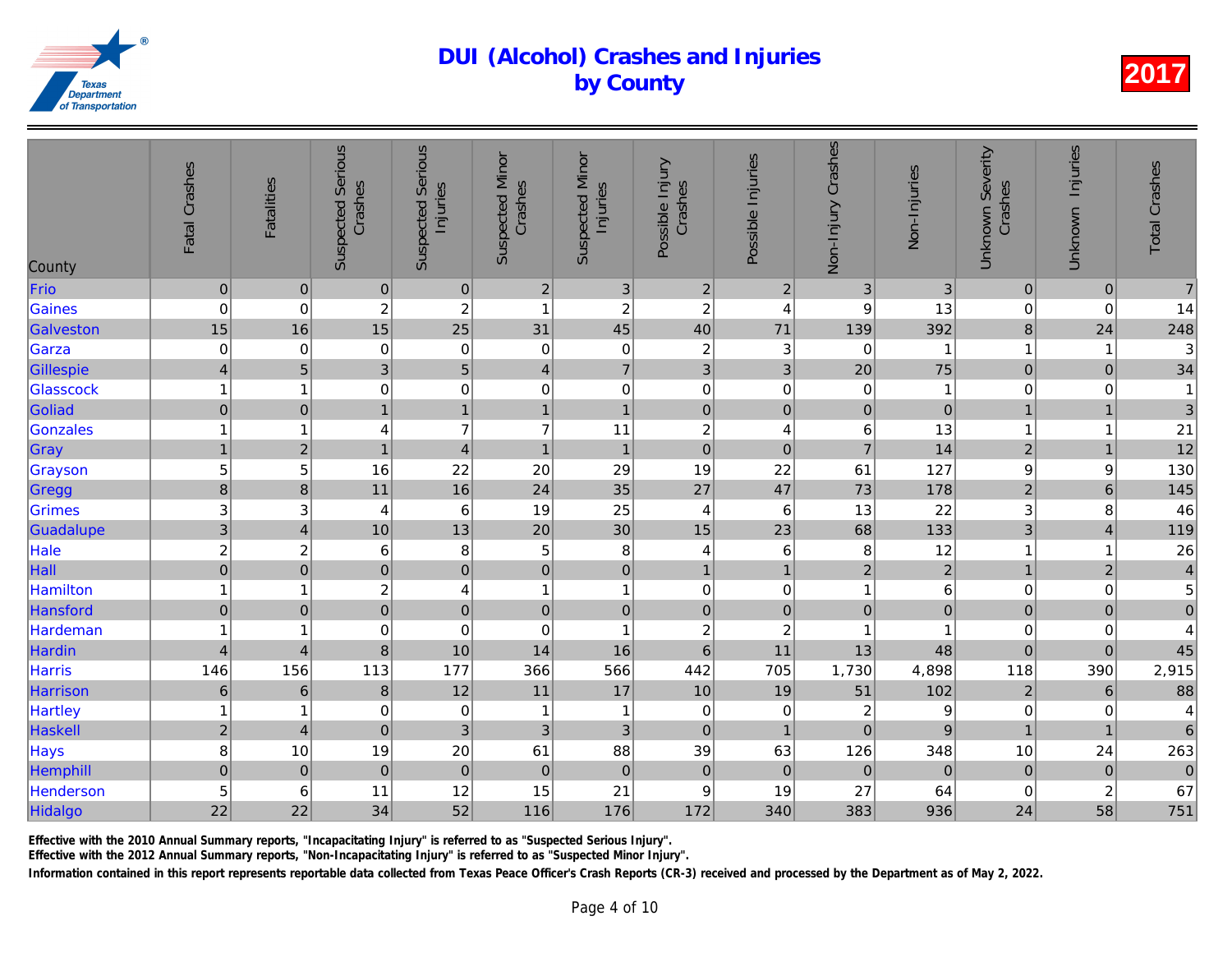| Hill<br>$\pmb{0}$<br>$\,6\,$<br>$\boldsymbol{9}$<br>$\mathbf 0$<br>6<br>11<br>10<br>30<br>4<br>$\overline{a}$<br>5<br>5<br>Hockley<br>$\overline{7}$<br>$\overline{2}$<br>5<br>$\overline{9}$<br>$\overline{7}$<br>$\overline{4}$<br>$\overline{2}$<br>22<br>Hood<br>$\mathbf{1}$<br>16<br>$\boldsymbol{9}$<br>13<br>20<br>$\overline{\mathbf{1}}$<br>1<br>12<br>11<br>$\overline{2}$<br>15<br><b>Hopkins</b><br>$\overline{2}$<br>$6\overline{6}$<br>3<br>8<br>$\overline{4}$<br>3<br>$\overline{7}$<br>$\,6$<br>3<br>$\mathbf{1}$<br>Houston<br>4<br>4<br>$\overline{\mathbf{1}}$<br>4<br>$\mathbf{1}$<br>11<br>$\overline{\mathbf{4}}$<br>Howard<br>10<br>$\overline{7}$<br>16<br>$\overline{4}$<br>$\overline{1}$<br>$\overline{4}$<br>Hudspeth<br>3<br>28<br>$\mathbf{1}$<br>$\mathbf{1}$<br>$\overline{1}$<br>4<br>1<br>4<br>4<br>11<br>Hunt<br>24<br>$\overline{7}$<br>$\overline{7}$<br>13<br>27<br>19<br>14<br>42<br>5<br>Hutchinson<br>$\pmb{0}$<br>$\ensuremath{\mathsf{3}}$<br>8<br>$\overline{7}$<br>0<br>4<br>$\mathbf{1}$<br>$\overline{\mathbf{1}}$<br>$\pmb{0}$<br>$\overline{0}$<br>$\mathbf 0$<br>$\overline{1}$<br>$\overline{2}$<br>Irion<br>$\pmb{0}$<br>$\pmb{0}$<br>$\overline{1}$<br>$\mathbf 0$<br>$\boldsymbol{2}$<br>$\mathsf 0$<br>Jack<br>$\mathbf 0$<br>$\overline{c}$<br>$\mathbf 0$<br>0<br>$\mathbf 0$<br>0<br>$\mathbf 0$<br>$\overline{2}$<br>$\overline{c}$<br>$\mathbf{1}$<br>$\overline{c}$<br>9<br>2 <sup>1</sup><br>$\overline{1}$<br>Jackson<br>$\mathbf{1}$<br>$\overline{1}$<br>5<br>$\pmb{0}$<br>5<br>5<br>$\overline{7}$<br>Jasper<br>3<br>10<br>15<br>0<br>$\overline{3}$<br>$\mathbf 0$<br>$\overline{2}$<br>$\mathbf 0$<br>$\pmb{0}$<br>$\pmb{0}$<br>$\mathbf{1}$<br>$\pmb{0}$<br><b>Jeff Davis</b><br>$\overline{4}$<br>$\overline{7}$<br>12<br>22<br>29<br>41<br>39<br>67<br><b>Jefferson</b><br>8<br>10<br>$\overline{0}$<br>$\mathbf{0}$<br>$\mathbf 0$<br>$\mathbf 0$<br>$\mathbf 0$<br>$\mathbf 0$<br>$\pmb{0}$<br><b>Jim Hogg</b><br>$\mathbf 0$<br>$\overline{1}$<br>5<br>21<br><b>Jim Wells</b><br>$\mathbf{1}$<br>10<br>$\,6$<br>16<br>18<br>1<br>4<br>30<br>25<br>69<br>Johnson<br>$\sqrt{5}$<br>26<br>13<br>18<br>5<br>17<br>3<br>3<br>$\boldsymbol{2}$<br>3<br>$\ensuremath{\mathsf{3}}$<br>$\boldsymbol{2}$<br>5<br>Jones<br>$\mathbf{3}$<br>4<br>$\overline{2}$<br>$\overline{2}$<br>$\mathbf 0$<br>$\overline{5}$<br>6<br>Karnes<br>3<br>$\overline{4}$<br>$\mathbf 0$<br>$\mathbf{1}$<br>$\overline{7}$<br>16<br>25<br>26<br>Kaufman<br>10<br>20<br>$\boldsymbol{9}$<br>53<br>9<br>$\overline{2}$<br>$\overline{3}$<br>$\overline{7}$<br>$\boldsymbol{9}$<br>$\overline{3}$<br>$\overline{2}$<br>2 <sup>1</sup><br>28<br>$\,6\,$<br>Kendall<br>Kenedy<br>$\mathbf 0$<br>$\mathbf 0$<br>$\mathbf 0$<br>$\pmb{0}$<br>$\pmb{0}$<br>$\,0\,$<br>$\,0\,$<br>$\pmb{0}$<br>0<br>$\pmb{0}$<br>Kent<br>$\mathbf{1}$<br>$\mathbf 0$<br>$\mathbf 0$<br>$\mathbf 0$<br>$\mathbf 0$<br>$\pmb{0}$<br>$\mathbf 0$<br>$\overline{1}$<br>Kerr<br>$\mathbf 0$<br>5<br>19<br>$\ensuremath{\mathsf{3}}$<br>16<br>$\boldsymbol{9}$<br>13<br>43<br>$\mathbf 0$<br>$\pmb{0}$<br>Kimble<br>$\mathbf 0$<br>$\mathbf 0$<br>3<br>$\pmb{0}$<br>$\mathbf{1}$<br>$\mathbf{1}$<br>$\mathbf{1}$<br>$\overline{1}$<br>$\mathbf 0$<br>$\mathbf 0$<br>$\mathbf 0$<br>$\mathsf 0$<br>$\mathbf 0$<br>0<br>$\mathbf 0$ | County | Fatal Crashes       | <b>Fatalities</b> | <b>Suspected Serious</b><br>Crashes | <b>Suspected Serious</b><br>Injuries | <b>Suspected Minor</b><br>Crashes | <b>Suspected Minor</b><br>Injuries | Possible Injury<br>Crashes | Possible Injuries | Non-Injury Crashes | Non-Injuries   |
|---------------------------------------------------------------------------------------------------------------------------------------------------------------------------------------------------------------------------------------------------------------------------------------------------------------------------------------------------------------------------------------------------------------------------------------------------------------------------------------------------------------------------------------------------------------------------------------------------------------------------------------------------------------------------------------------------------------------------------------------------------------------------------------------------------------------------------------------------------------------------------------------------------------------------------------------------------------------------------------------------------------------------------------------------------------------------------------------------------------------------------------------------------------------------------------------------------------------------------------------------------------------------------------------------------------------------------------------------------------------------------------------------------------------------------------------------------------------------------------------------------------------------------------------------------------------------------------------------------------------------------------------------------------------------------------------------------------------------------------------------------------------------------------------------------------------------------------------------------------------------------------------------------------------------------------------------------------------------------------------------------------------------------------------------------------------------------------------------------------------------------------------------------------------------------------------------------------------------------------------------------------------------------------------------------------------------------------------------------------------------------------------------------------------------------------------------------------------------------------------------------------------------------------------------------------------------------------------------------------------------------------------------------------------------------------------------------------------------------------------------------------------------------------------------------------------------------------------------------------------------------------------------------------------------------------------------------------------------------------------------------------------------------------------------------------------------------------------------------------------------------------------------------------------------------------------------------------------------------------------------------------------------------------------------------------------------------------------------|--------|---------------------|-------------------|-------------------------------------|--------------------------------------|-----------------------------------|------------------------------------|----------------------------|-------------------|--------------------|----------------|
|                                                                                                                                                                                                                                                                                                                                                                                                                                                                                                                                                                                                                                                                                                                                                                                                                                                                                                                                                                                                                                                                                                                                                                                                                                                                                                                                                                                                                                                                                                                                                                                                                                                                                                                                                                                                                                                                                                                                                                                                                                                                                                                                                                                                                                                                                                                                                                                                                                                                                                                                                                                                                                                                                                                                                                                                                                                                                                                                                                                                                                                                                                                                                                                                                                                                                                                                                   |        |                     |                   |                                     |                                      |                                   |                                    |                            |                   |                    | 66             |
|                                                                                                                                                                                                                                                                                                                                                                                                                                                                                                                                                                                                                                                                                                                                                                                                                                                                                                                                                                                                                                                                                                                                                                                                                                                                                                                                                                                                                                                                                                                                                                                                                                                                                                                                                                                                                                                                                                                                                                                                                                                                                                                                                                                                                                                                                                                                                                                                                                                                                                                                                                                                                                                                                                                                                                                                                                                                                                                                                                                                                                                                                                                                                                                                                                                                                                                                                   |        |                     |                   |                                     |                                      |                                   |                                    |                            |                   |                    | 15             |
|                                                                                                                                                                                                                                                                                                                                                                                                                                                                                                                                                                                                                                                                                                                                                                                                                                                                                                                                                                                                                                                                                                                                                                                                                                                                                                                                                                                                                                                                                                                                                                                                                                                                                                                                                                                                                                                                                                                                                                                                                                                                                                                                                                                                                                                                                                                                                                                                                                                                                                                                                                                                                                                                                                                                                                                                                                                                                                                                                                                                                                                                                                                                                                                                                                                                                                                                                   |        |                     |                   |                                     |                                      |                                   |                                    |                            |                   |                    | 43             |
|                                                                                                                                                                                                                                                                                                                                                                                                                                                                                                                                                                                                                                                                                                                                                                                                                                                                                                                                                                                                                                                                                                                                                                                                                                                                                                                                                                                                                                                                                                                                                                                                                                                                                                                                                                                                                                                                                                                                                                                                                                                                                                                                                                                                                                                                                                                                                                                                                                                                                                                                                                                                                                                                                                                                                                                                                                                                                                                                                                                                                                                                                                                                                                                                                                                                                                                                                   |        |                     |                   |                                     |                                      |                                   |                                    |                            |                   |                    | 36             |
|                                                                                                                                                                                                                                                                                                                                                                                                                                                                                                                                                                                                                                                                                                                                                                                                                                                                                                                                                                                                                                                                                                                                                                                                                                                                                                                                                                                                                                                                                                                                                                                                                                                                                                                                                                                                                                                                                                                                                                                                                                                                                                                                                                                                                                                                                                                                                                                                                                                                                                                                                                                                                                                                                                                                                                                                                                                                                                                                                                                                                                                                                                                                                                                                                                                                                                                                                   |        |                     |                   |                                     |                                      |                                   |                                    |                            |                   |                    | 10             |
|                                                                                                                                                                                                                                                                                                                                                                                                                                                                                                                                                                                                                                                                                                                                                                                                                                                                                                                                                                                                                                                                                                                                                                                                                                                                                                                                                                                                                                                                                                                                                                                                                                                                                                                                                                                                                                                                                                                                                                                                                                                                                                                                                                                                                                                                                                                                                                                                                                                                                                                                                                                                                                                                                                                                                                                                                                                                                                                                                                                                                                                                                                                                                                                                                                                                                                                                                   |        |                     |                   |                                     |                                      |                                   |                                    |                            |                   |                    | 33             |
|                                                                                                                                                                                                                                                                                                                                                                                                                                                                                                                                                                                                                                                                                                                                                                                                                                                                                                                                                                                                                                                                                                                                                                                                                                                                                                                                                                                                                                                                                                                                                                                                                                                                                                                                                                                                                                                                                                                                                                                                                                                                                                                                                                                                                                                                                                                                                                                                                                                                                                                                                                                                                                                                                                                                                                                                                                                                                                                                                                                                                                                                                                                                                                                                                                                                                                                                                   |        |                     |                   |                                     |                                      |                                   |                                    |                            |                   |                    | 28             |
|                                                                                                                                                                                                                                                                                                                                                                                                                                                                                                                                                                                                                                                                                                                                                                                                                                                                                                                                                                                                                                                                                                                                                                                                                                                                                                                                                                                                                                                                                                                                                                                                                                                                                                                                                                                                                                                                                                                                                                                                                                                                                                                                                                                                                                                                                                                                                                                                                                                                                                                                                                                                                                                                                                                                                                                                                                                                                                                                                                                                                                                                                                                                                                                                                                                                                                                                                   |        |                     |                   |                                     |                                      |                                   |                                    |                            |                   |                    | 95             |
|                                                                                                                                                                                                                                                                                                                                                                                                                                                                                                                                                                                                                                                                                                                                                                                                                                                                                                                                                                                                                                                                                                                                                                                                                                                                                                                                                                                                                                                                                                                                                                                                                                                                                                                                                                                                                                                                                                                                                                                                                                                                                                                                                                                                                                                                                                                                                                                                                                                                                                                                                                                                                                                                                                                                                                                                                                                                                                                                                                                                                                                                                                                                                                                                                                                                                                                                                   |        |                     |                   |                                     |                                      |                                   |                                    |                            |                   |                    | 14             |
|                                                                                                                                                                                                                                                                                                                                                                                                                                                                                                                                                                                                                                                                                                                                                                                                                                                                                                                                                                                                                                                                                                                                                                                                                                                                                                                                                                                                                                                                                                                                                                                                                                                                                                                                                                                                                                                                                                                                                                                                                                                                                                                                                                                                                                                                                                                                                                                                                                                                                                                                                                                                                                                                                                                                                                                                                                                                                                                                                                                                                                                                                                                                                                                                                                                                                                                                                   |        |                     |                   |                                     |                                      |                                   |                                    |                            |                   |                    | $\overline{6}$ |
|                                                                                                                                                                                                                                                                                                                                                                                                                                                                                                                                                                                                                                                                                                                                                                                                                                                                                                                                                                                                                                                                                                                                                                                                                                                                                                                                                                                                                                                                                                                                                                                                                                                                                                                                                                                                                                                                                                                                                                                                                                                                                                                                                                                                                                                                                                                                                                                                                                                                                                                                                                                                                                                                                                                                                                                                                                                                                                                                                                                                                                                                                                                                                                                                                                                                                                                                                   |        |                     |                   |                                     |                                      |                                   |                                    |                            |                   |                    | $\overline{1}$ |
|                                                                                                                                                                                                                                                                                                                                                                                                                                                                                                                                                                                                                                                                                                                                                                                                                                                                                                                                                                                                                                                                                                                                                                                                                                                                                                                                                                                                                                                                                                                                                                                                                                                                                                                                                                                                                                                                                                                                                                                                                                                                                                                                                                                                                                                                                                                                                                                                                                                                                                                                                                                                                                                                                                                                                                                                                                                                                                                                                                                                                                                                                                                                                                                                                                                                                                                                                   |        |                     |                   |                                     |                                      |                                   |                                    |                            |                   |                    | 21             |
|                                                                                                                                                                                                                                                                                                                                                                                                                                                                                                                                                                                                                                                                                                                                                                                                                                                                                                                                                                                                                                                                                                                                                                                                                                                                                                                                                                                                                                                                                                                                                                                                                                                                                                                                                                                                                                                                                                                                                                                                                                                                                                                                                                                                                                                                                                                                                                                                                                                                                                                                                                                                                                                                                                                                                                                                                                                                                                                                                                                                                                                                                                                                                                                                                                                                                                                                                   |        |                     |                   |                                     |                                      |                                   |                                    |                            |                   |                    | 31             |
|                                                                                                                                                                                                                                                                                                                                                                                                                                                                                                                                                                                                                                                                                                                                                                                                                                                                                                                                                                                                                                                                                                                                                                                                                                                                                                                                                                                                                                                                                                                                                                                                                                                                                                                                                                                                                                                                                                                                                                                                                                                                                                                                                                                                                                                                                                                                                                                                                                                                                                                                                                                                                                                                                                                                                                                                                                                                                                                                                                                                                                                                                                                                                                                                                                                                                                                                                   |        |                     |                   |                                     |                                      |                                   |                                    |                            |                   |                    | $\overline{O}$ |
|                                                                                                                                                                                                                                                                                                                                                                                                                                                                                                                                                                                                                                                                                                                                                                                                                                                                                                                                                                                                                                                                                                                                                                                                                                                                                                                                                                                                                                                                                                                                                                                                                                                                                                                                                                                                                                                                                                                                                                                                                                                                                                                                                                                                                                                                                                                                                                                                                                                                                                                                                                                                                                                                                                                                                                                                                                                                                                                                                                                                                                                                                                                                                                                                                                                                                                                                                   |        |                     |                   |                                     |                                      |                                   |                                    |                            |                   |                    | 202            |
|                                                                                                                                                                                                                                                                                                                                                                                                                                                                                                                                                                                                                                                                                                                                                                                                                                                                                                                                                                                                                                                                                                                                                                                                                                                                                                                                                                                                                                                                                                                                                                                                                                                                                                                                                                                                                                                                                                                                                                                                                                                                                                                                                                                                                                                                                                                                                                                                                                                                                                                                                                                                                                                                                                                                                                                                                                                                                                                                                                                                                                                                                                                                                                                                                                                                                                                                                   |        |                     |                   |                                     |                                      |                                   |                                    |                            |                   |                    | $\overline{1}$ |
|                                                                                                                                                                                                                                                                                                                                                                                                                                                                                                                                                                                                                                                                                                                                                                                                                                                                                                                                                                                                                                                                                                                                                                                                                                                                                                                                                                                                                                                                                                                                                                                                                                                                                                                                                                                                                                                                                                                                                                                                                                                                                                                                                                                                                                                                                                                                                                                                                                                                                                                                                                                                                                                                                                                                                                                                                                                                                                                                                                                                                                                                                                                                                                                                                                                                                                                                                   |        |                     |                   |                                     |                                      |                                   |                                    |                            |                   |                    | 35             |
|                                                                                                                                                                                                                                                                                                                                                                                                                                                                                                                                                                                                                                                                                                                                                                                                                                                                                                                                                                                                                                                                                                                                                                                                                                                                                                                                                                                                                                                                                                                                                                                                                                                                                                                                                                                                                                                                                                                                                                                                                                                                                                                                                                                                                                                                                                                                                                                                                                                                                                                                                                                                                                                                                                                                                                                                                                                                                                                                                                                                                                                                                                                                                                                                                                                                                                                                                   |        |                     |                   |                                     |                                      |                                   |                                    |                            |                   |                    | 125            |
|                                                                                                                                                                                                                                                                                                                                                                                                                                                                                                                                                                                                                                                                                                                                                                                                                                                                                                                                                                                                                                                                                                                                                                                                                                                                                                                                                                                                                                                                                                                                                                                                                                                                                                                                                                                                                                                                                                                                                                                                                                                                                                                                                                                                                                                                                                                                                                                                                                                                                                                                                                                                                                                                                                                                                                                                                                                                                                                                                                                                                                                                                                                                                                                                                                                                                                                                                   |        |                     |                   |                                     |                                      |                                   |                                    |                            |                   |                    | $\overline{7}$ |
|                                                                                                                                                                                                                                                                                                                                                                                                                                                                                                                                                                                                                                                                                                                                                                                                                                                                                                                                                                                                                                                                                                                                                                                                                                                                                                                                                                                                                                                                                                                                                                                                                                                                                                                                                                                                                                                                                                                                                                                                                                                                                                                                                                                                                                                                                                                                                                                                                                                                                                                                                                                                                                                                                                                                                                                                                                                                                                                                                                                                                                                                                                                                                                                                                                                                                                                                                   |        |                     |                   |                                     |                                      |                                   |                                    |                            |                   |                    | 10             |
|                                                                                                                                                                                                                                                                                                                                                                                                                                                                                                                                                                                                                                                                                                                                                                                                                                                                                                                                                                                                                                                                                                                                                                                                                                                                                                                                                                                                                                                                                                                                                                                                                                                                                                                                                                                                                                                                                                                                                                                                                                                                                                                                                                                                                                                                                                                                                                                                                                                                                                                                                                                                                                                                                                                                                                                                                                                                                                                                                                                                                                                                                                                                                                                                                                                                                                                                                   |        |                     |                   |                                     |                                      |                                   |                                    |                            |                   |                    | 115            |
|                                                                                                                                                                                                                                                                                                                                                                                                                                                                                                                                                                                                                                                                                                                                                                                                                                                                                                                                                                                                                                                                                                                                                                                                                                                                                                                                                                                                                                                                                                                                                                                                                                                                                                                                                                                                                                                                                                                                                                                                                                                                                                                                                                                                                                                                                                                                                                                                                                                                                                                                                                                                                                                                                                                                                                                                                                                                                                                                                                                                                                                                                                                                                                                                                                                                                                                                                   |        |                     |                   |                                     |                                      |                                   |                                    |                            |                   |                    | 54             |
|                                                                                                                                                                                                                                                                                                                                                                                                                                                                                                                                                                                                                                                                                                                                                                                                                                                                                                                                                                                                                                                                                                                                                                                                                                                                                                                                                                                                                                                                                                                                                                                                                                                                                                                                                                                                                                                                                                                                                                                                                                                                                                                                                                                                                                                                                                                                                                                                                                                                                                                                                                                                                                                                                                                                                                                                                                                                                                                                                                                                                                                                                                                                                                                                                                                                                                                                                   |        |                     |                   |                                     |                                      |                                   |                                    |                            |                   |                    | $\overline{0}$ |
|                                                                                                                                                                                                                                                                                                                                                                                                                                                                                                                                                                                                                                                                                                                                                                                                                                                                                                                                                                                                                                                                                                                                                                                                                                                                                                                                                                                                                                                                                                                                                                                                                                                                                                                                                                                                                                                                                                                                                                                                                                                                                                                                                                                                                                                                                                                                                                                                                                                                                                                                                                                                                                                                                                                                                                                                                                                                                                                                                                                                                                                                                                                                                                                                                                                                                                                                                   |        |                     |                   |                                     |                                      |                                   |                                    |                            |                   |                    | $\overline{0}$ |
|                                                                                                                                                                                                                                                                                                                                                                                                                                                                                                                                                                                                                                                                                                                                                                                                                                                                                                                                                                                                                                                                                                                                                                                                                                                                                                                                                                                                                                                                                                                                                                                                                                                                                                                                                                                                                                                                                                                                                                                                                                                                                                                                                                                                                                                                                                                                                                                                                                                                                                                                                                                                                                                                                                                                                                                                                                                                                                                                                                                                                                                                                                                                                                                                                                                                                                                                                   |        |                     |                   |                                     |                                      |                                   |                                    |                            |                   |                    | 80             |
|                                                                                                                                                                                                                                                                                                                                                                                                                                                                                                                                                                                                                                                                                                                                                                                                                                                                                                                                                                                                                                                                                                                                                                                                                                                                                                                                                                                                                                                                                                                                                                                                                                                                                                                                                                                                                                                                                                                                                                                                                                                                                                                                                                                                                                                                                                                                                                                                                                                                                                                                                                                                                                                                                                                                                                                                                                                                                                                                                                                                                                                                                                                                                                                                                                                                                                                                                   |        |                     |                   |                                     |                                      |                                   |                                    |                            |                   |                    | $\overline{4}$ |
|                                                                                                                                                                                                                                                                                                                                                                                                                                                                                                                                                                                                                                                                                                                                                                                                                                                                                                                                                                                                                                                                                                                                                                                                                                                                                                                                                                                                                                                                                                                                                                                                                                                                                                                                                                                                                                                                                                                                                                                                                                                                                                                                                                                                                                                                                                                                                                                                                                                                                                                                                                                                                                                                                                                                                                                                                                                                                                                                                                                                                                                                                                                                                                                                                                                                                                                                                   | King   | $\mathsf{O}\xspace$ |                   |                                     |                                      |                                   | $\mathbf 0$                        |                            |                   |                    | $\mathbf 0$    |

Effective with the 2010 Annual Summary reports, "Incapacitating Injury" is referred to as "Suspected Serious Injury".

Effective with the 2012 Annual Summary reports, "Non-Incapacitating Injury" is referred to as "Suspected Minor Injury".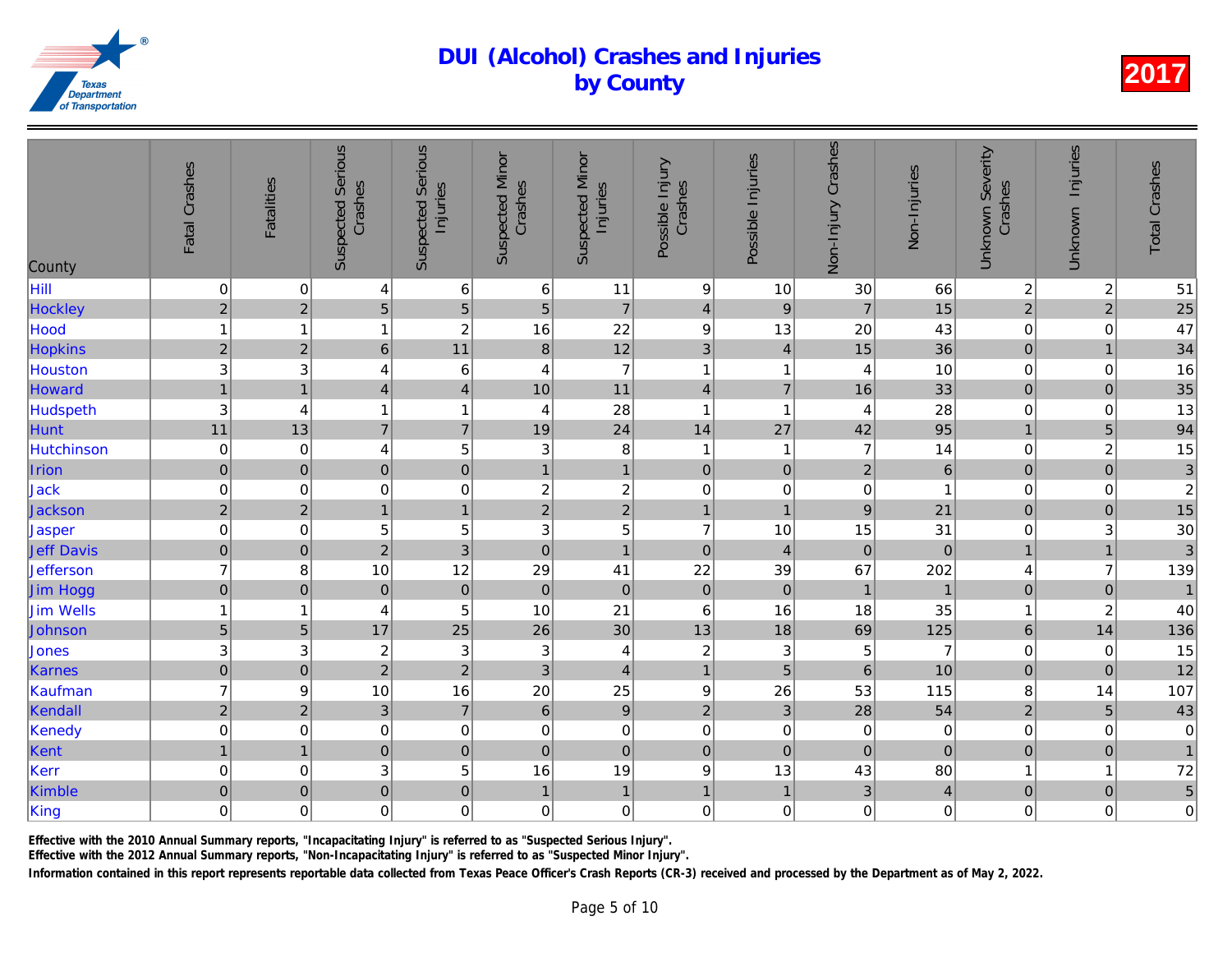| County          | Fatal Crashes           | <b>Fatalities</b>         | <b>Suspected Serious</b><br>Crashes | <b>Suspected Serious</b><br>Injuries | <b>Suspected Minor</b><br>Crashes | <b>Suspected Minor</b><br>Injuries | Possible Injury<br>Crashes | Possible Injuries         | Non-Injury Crashes      | Non-Injuries   |
|-----------------|-------------------------|---------------------------|-------------------------------------|--------------------------------------|-----------------------------------|------------------------------------|----------------------------|---------------------------|-------------------------|----------------|
| Kinney          | $\pmb{0}$               | $\pmb{0}$                 | $\pmb{0}$                           | $\pmb{0}$                            | $\pmb{0}$                         | $\pmb{0}$                          | $\pmb{0}$                  | $\mathbf 0$               | $\pmb{0}$               | $\overline{0}$ |
| Kleberg         | $\pmb{0}$               | $\mathbf 0$               | 3                                   | 3                                    | $\ensuremath{\mathsf{3}}$         | 3                                  | $\boldsymbol{2}$           | 3                         | $\overline{7}$          | 10             |
| Knox            | $\overline{0}$          | $\pmb{0}$                 | $\overline{0}$                      | $\pmb{0}$                            | $\pmb{0}$                         | $\overline{0}$                     | $\mathbf 0$                | $\pmb{0}$                 | $\overline{2}$          | $\overline{a}$ |
| Lamar           | $\mathbf 0$             | 0                         | $\overline{7}$                      | 9                                    | $\overline{7}$                    | $\boldsymbol{9}$                   | 5                          | 6                         | 19                      | 39             |
| Lamb            | $\pmb{0}$               | $\pmb{0}$                 | $\mathbf 0$                         | $\mathbf 0$                          | $\mathbf{1}$                      | $\overline{1}$                     | $\mathbf{1}$               | $\overline{1}$            | $\overline{c}$          | $\overline{4}$ |
| Lampasas        | $\mathbf{1}$            | -1                        | 4                                   | $\overline{4}$                       | $\overline{7}$                    | 13                                 | $\pmb{0}$                  | $\overline{\mathbf{1}}$   | 5                       | 13             |
| La Salle        | $\mathbf{1}$            | $\overline{1}$            | $\overline{3}$                      | $\overline{a}$                       | $\mathbf{1}$                      | $\mathbf{1}$                       | $\mathbf{1}$               | $\overline{1}$            | $\overline{\mathbf{4}}$ | $\overline{9}$ |
| Lavaca          | $\frac{2}{2}$           | $\boldsymbol{2}$          | 3                                   | 3                                    | 5                                 | $\overline{7}$                     | $\mathbf{1}$               | $\ensuremath{\mathsf{3}}$ | 8                       | 20             |
| Lee             |                         | $\overline{2}$            | $\mathbf{1}$                        | $\overline{1}$                       | $\mathsf g$                       | 12                                 | $\mathbf{1}$               | 5                         | 10                      | 24             |
| Leon            | $\overline{c}$          | $\overline{\mathbf{c}}$   | $\overline{\mathbf{r}}$             | 8                                    | 4                                 | 12                                 | $\ensuremath{\mathsf{3}}$  | $\mathbf{3}$              | 8                       | 19             |
| Liberty         | $\overline{6}$          | $\overline{7}$            | 10                                  | 13                                   | $\overline{7}$                    | 14                                 | $\overline{9}$             | 13                        | 32                      | 72             |
| Limestone       | $\pmb{0}$               | $\mathbf 0$               | 3                                   | $\overline{4}$                       | $\,6$                             | $\boldsymbol{9}$                   | $\boldsymbol{0}$           | $\overline{\mathbf{1}}$   | 8                       | 15             |
| Lipscomb        | $\mathbf 0$             | $\pmb{0}$                 | $\mathbf 0$                         | $\mathbf 0$                          | $\pmb{0}$                         | $\mathbf 0$                        | $\mathbf{1}$               | $\mathbf{1}$              | $\pmb{0}$               | $\overline{O}$ |
| <b>Live Oak</b> | $\overline{\mathbf{c}}$ | 3                         | $\boldsymbol{2}$                    | $\overline{c}$                       | $\boldsymbol{2}$                  | $\boldsymbol{2}$                   | 4                          | 5                         | 11                      | 21             |
| Llano           | $\overline{a}$          | $\overline{2}$            | $\overline{2}$                      | $\overline{a}$                       | 3                                 | $\overline{3}$                     | $\sqrt{2}$                 | 3                         | $\bf 8$                 | 18             |
| Loving          | $\mathbf 0$             | $\mathbf 0$               | $\pmb{0}$                           | $\pmb{0}$                            | $\mathbf 0$                       | $\mathbf 0$                        | $\mathbf 0$                | $\mathbf 0$               | $\mathbf 0$             | $\overline{0}$ |
| Lubbock         | 18                      | 18                        | 17                                  | 21                                   | 51                                | 69                                 | 58                         | 101                       | 179                     | 400            |
| Lynn            | $\mathbf{1}$            | $\boldsymbol{2}$          | $\ensuremath{\mathsf{3}}$           | 3                                    | 0                                 | $\pmb{0}$                          | $\pmb{0}$                  | $\mathbf 0$               | 6                       | $\overline{9}$ |
| Madison         | $\mathbf 0$             | $\pmb{0}$                 | $\overline{3}$                      | $\overline{4}$                       | $\overline{7}$                    | 13                                 | $\overline{2}$             | $\overline{4}$            | 5                       | $\bf{8}$       |
| Marion          | $\overline{\mathbf{c}}$ | $\boldsymbol{2}$          | 4                                   | 5                                    | $\boldsymbol{2}$                  | $\ensuremath{\mathsf{3}}$          | $\sqrt{3}$                 | 4                         | 8                       | 17             |
| <b>Martin</b>   | $\overline{0}$          | $\pmb{0}$                 | 5                                   | $\overline{9}$                       | $\overline{5}$                    | 6                                  | $\overline{3}$             | 3                         | $\overline{4}$          | 11             |
| Mason           | $\mathsf 0$             | 0                         | $\mathbf 0$                         | $\mathbf 0$                          | $\boldsymbol{2}$                  | $\overline{c}$                     | $\mathbf 0$                | $\mathbf 0$               | 3                       | $\overline{4}$ |
| Matagorda       | $\overline{2}$          | $\mathbf{3}$              | 11                                  | 12                                   | 13                                | 19                                 | $\,6\,$                    | 13                        | 17                      | 41             |
| Maverick        | $\overline{c}$          | $\ensuremath{\mathsf{3}}$ | 4                                   | 4                                    | $\ensuremath{\mathsf{3}}$         | $\boldsymbol{9}$                   | $\bf 8$                    | 12                        | 25                      | 54             |
| McCulloch       | $\overline{0}$          | $\pmb{0}$                 | $\overline{1}$                      | $\mathbf{1}$                         | $\mathbf 0$                       | $\mathsf{O}\xspace$                | $\mathbf{1}$               | $\mathbf{1}$              | $\overline{4}$          | 46             |
| McLennan        | $\boldsymbol{9}$        | 9                         | 16                                  | 21                                   | 55                                | 66                                 | 27                         | 42                        | 89                      | 205            |
| McMullen        | $\overline{0}$          | $\mathbf 0$               | $\mathbf 0$                         | $\mathbf 0$                          | $\pmb{0}$                         | $\pmb{0}$                          | $\sqrt{2}$                 | $\overline{c}$            | $\pmb{0}$               | $\overline{0}$ |
|                 |                         |                           |                                     |                                      |                                   |                                    |                            |                           |                         |                |

Effective with the 2010 Annual Summary reports, "Incapacitating Injury" is referred to as "Suspected Serious Injury".

Effective with the 2012 Annual Summary reports, "Non-Incapacitating Injury" is referred to as "Suspected Minor Injury".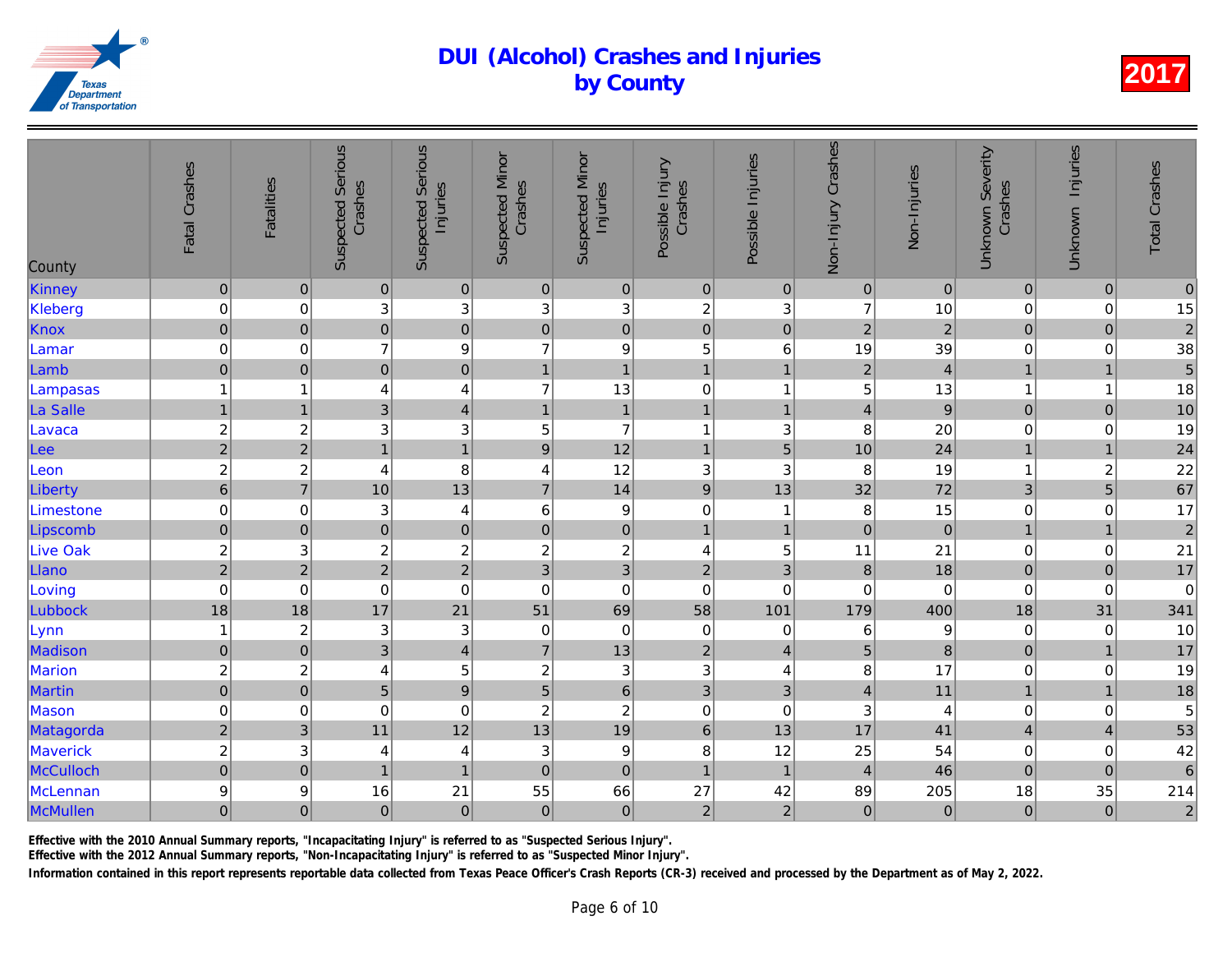| County            | Fatal Crashes             | <b>Fatalities</b>       | <b>Suspected Serious</b><br>Crashes | <b>Suspected Serious</b><br>Injuries | <b>Suspected Minor</b><br>Crashes | <b>Suspected Minor</b><br>Injuries | Possible Injury<br>Crashes | Possible Injuries       | Non-Injury Crashes | Non-Injuries    |
|-------------------|---------------------------|-------------------------|-------------------------------------|--------------------------------------|-----------------------------------|------------------------------------|----------------------------|-------------------------|--------------------|-----------------|
| Medina            | $\boldsymbol{2}$          | $\boldsymbol{2}$        | $\sqrt{5}$                          | $\mathbf 5$                          | 9                                 | 14                                 | $\overline{\mathbf{4}}$    | $\overline{7}$          | 21                 | 43              |
| Menard            | $\overline{0}$            | $\boldsymbol{0}$        | $\overline{0}$                      | $\pmb{0}$                            | $\mathbf{1}$                      | $\overline{1}$                     | $\mathbf{1}$               | $\overline{2}$          | $\overline{1}$     | $\overline{a}$  |
| Midland           | 14                        | 20                      | $\boldsymbol{9}$                    | 16                                   | 44                                | 69                                 | 28                         | 43                      | 98                 | 233             |
| Milam             | $\overline{7}$            | $\bf 8$                 | $\overline{2}$                      | $\overline{3}$                       | 10                                | 16                                 | $\mathbf{1}$               | $\mathbf{1}$            | 10                 | 22              |
| Mills             | $\mathbf{1}$              | 1                       | 1                                   | $\mathbf{1}$                         | $\boldsymbol{2}$                  | $\sqrt{2}$                         | $\mathbf{1}$               | 5                       | 4                  | 11              |
| Mitchell          | $\mathbf{1}$              | $\overline{1}$          | $\overline{0}$                      | $\mathbf 0$                          | $\overline{0}$                    | $\mathbf{1}$                       | $\mathbf{1}$               | $\overline{1}$          | 5                  | 13              |
| Montague          | $\mathbf{1}$              | $\overline{\mathbf{1}}$ | 4                                   | $\overline{\mathbf{4}}$              | $\boldsymbol{2}$                  | $\overline{c}$                     | $\mathbf{1}$               | $\overline{\mathbf{1}}$ | 4                  | $\overline{7}$  |
| Montgomery        | 19                        | 21                      | 46                                  | 57                                   | 96                                | 143                                | 79                         | 141                     | 239                | 630             |
| Moore             | $\pmb{0}$                 | 0                       | $\ensuremath{\mathsf{3}}$           | 3                                    | 3                                 | 4                                  | $\overline{4}$             | $\overline{7}$          | 12                 | 23              |
| <b>Morris</b>     | $\mathbf{1}$              | $\overline{1}$          | $\overline{2}$                      | $\overline{a}$                       | $\overline{1}$                    | $\mathbf{1}$                       | $\mathbf{1}$               | $\overline{1}$          | 5                  | $\overline{5}$  |
| Motley            | $\mathbf 0$               | 0                       | $\mathbf 0$                         | $\mathbf 0$                          | $\mathbf 0$                       | $\pmb{0}$                          | $\mathbf 0$                | $\mathbf 0$             | 0                  | $\overline{0}$  |
| Nacogdoches       | $\mathbf{3}$              | 3                       | 11                                  | 14                                   | $\overline{5}$                    | $\boldsymbol{9}$                   | 13                         | 15                      | 27                 | 78              |
| Navarro           | $\ensuremath{\mathsf{3}}$ | 5                       | $\overline{c}$                      | $\,6$                                | 12                                | 15                                 | $\overline{7}$             | 11                      | 38                 | 96              |
| <b>Newton</b>     | $\overline{1}$            | $\overline{1}$          | $\overline{2}$                      | $\overline{2}$                       | $\overline{2}$                    | $\sqrt{2}$                         | 3                          | $\mathbf{3}$            | $\overline{4}$     | 11              |
| Nolan             | $\overline{\mathbf{c}}$   | $\overline{c}$          | $\overline{1}$                      | $\mathbf{1}$                         | 5                                 | $\,6$                              | $\mathbf{1}$               | $\overline{c}$          | 9                  | 15              |
| <b>Nueces</b>     | $\overline{9}$            | 10                      | 30                                  | 37                                   | 76                                | 93                                 | 79                         | 139                     | 273                | 691             |
| Ochiltree         | $\mathbf 0$               | $\mathbf 0$             | $\mathbf 0$                         | $\mathbf 0$                          | $\mathbf 0$                       | $\mathbf 0$                        | $\mathbf 0$                | 0                       | 3                  | 3               |
| Oldham            | $\overline{0}$            | $\pmb{0}$               | $\mathbf{1}$                        | $\overline{1}$                       | $\overline{2}$                    | $\overline{2}$                     | $\mathbf 0$                | $\mathbf 0$             | $\overline{1}$     | $\overline{1}$  |
| Orange            | 5                         | 5                       | $\,6$                               | 11                                   | 20                                | 26                                 | 11                         | 21                      | 45                 | 130             |
| <b>Palo Pinto</b> | $\overline{2}$            | $\overline{2}$          | $\mathfrak{S}$                      | $\mathfrak{3}$                       | $\boldsymbol{9}$                  | 11                                 | 3                          | 3                       | 19                 | 36              |
| Panola            | $\pmb{0}$                 | 0                       | 4                                   | $\overline{4}$                       | 14                                | 16                                 | $\mathbf{1}$               | $\overline{7}$          | 11                 | 17              |
| Parker            | $\overline{c}$            | $\overline{2}$          | $\boldsymbol{9}$                    | 10                                   | 18                                | 26                                 | 10                         | 13                      | 96                 | 189             |
| Parmer            | $\mathsf 0$               | 0                       | $\sqrt{3}$                          | 3                                    | 5                                 | $\,6$                              | $\pmb{0}$                  | $\pmb{0}$               | 3                  | $6\phantom{.}6$ |
| Pecos             | $\overline{\mathbf{4}}$   | 5                       | $\overline{5}$                      | $\overline{8}$                       | 3                                 | $\overline{4}$                     | $\mathbf{1}$               | $\overline{2}$          | 5                  | 14              |
| Polk              | $\ensuremath{\mathsf{3}}$ | 3                       | 5                                   | $\overline{7}$                       | 8                                 | 10                                 | 3                          | 3                       | 13                 | 28              |
| Potter            | $\overline{7}$            | $\bf8$                  | $\overline{7}$                      | 10                                   | 19                                | 27                                 | 23                         | 35                      | 66                 | 180             |
| Presidio          | $\mathbf{1}$              | 1                       | 2 <sub>1</sub>                      | 3                                    | $\overline{\mathbf{1}}$           | $\,6\,$                            | $\mathbf 0$                | $\boldsymbol{2}$        | 3                  | 12              |
|                   |                           |                         |                                     |                                      |                                   |                                    |                            |                         |                    |                 |

Effective with the 2010 Annual Summary reports, "Incapacitating Injury" is referred to as "Suspected Serious Injury".

Effective with the 2012 Annual Summary reports, "Non-Incapacitating Injury" is referred to as "Suspected Minor Injury".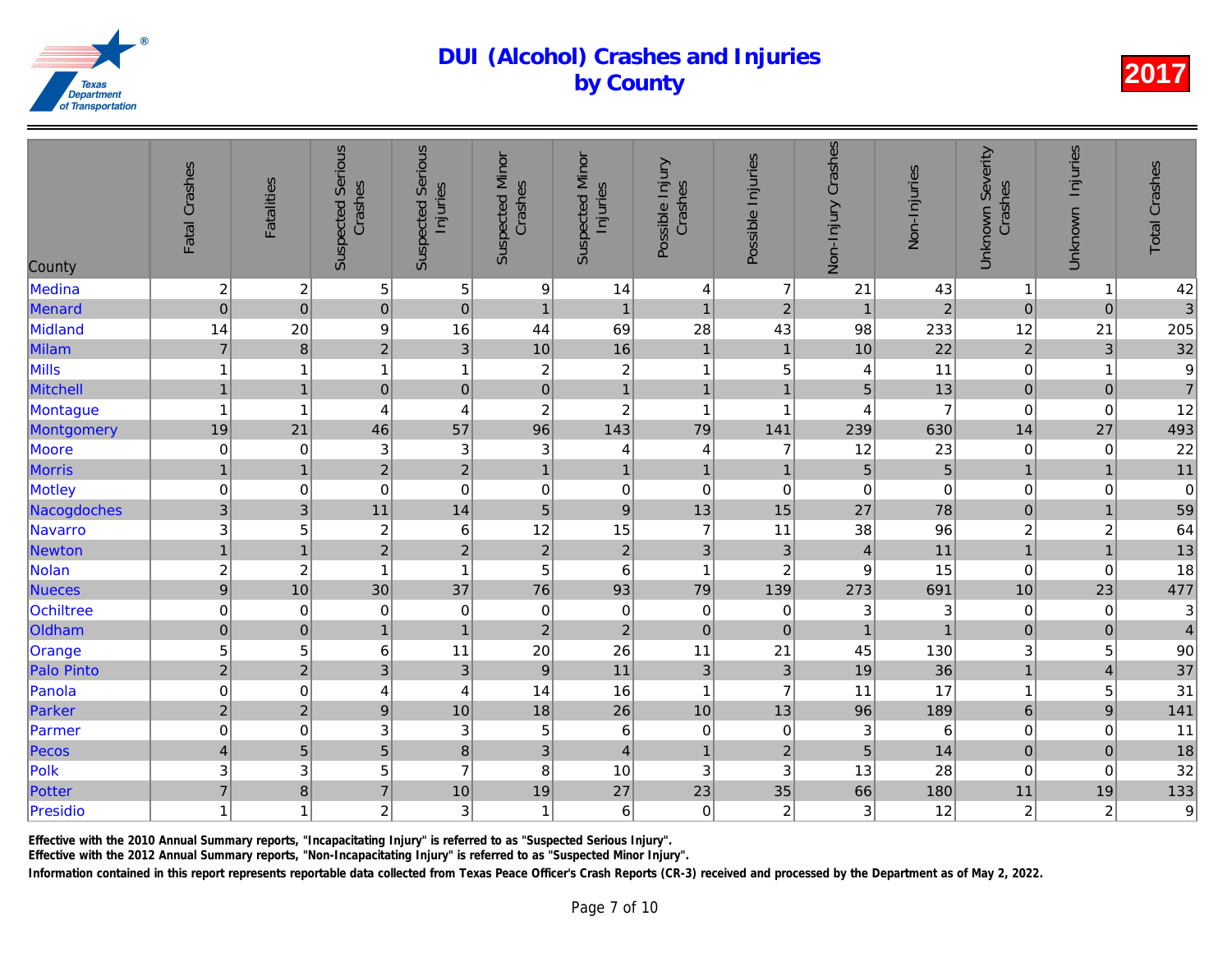| County           | Fatal Crashes    | <b>Fatalities</b>         | <b>Suspected Serious</b><br>Crashes | <b>Suspected Serious</b><br>Injuries | <b>Suspected Minor</b><br>Crashes | <b>Suspected Minor</b><br>Injuries | Possible Injury<br>Crashes | Possible Injuries       | Non-Injury Crashes      | Non-Injuries     |
|------------------|------------------|---------------------------|-------------------------------------|--------------------------------------|-----------------------------------|------------------------------------|----------------------------|-------------------------|-------------------------|------------------|
| Rains            | $\pmb{0}$        | $\pmb{0}$                 | $\overline{1}$                      | $\mathbf{1}$                         | $\mathbf{0}$                      | $\pmb{0}$                          | $\mathbf{1}$               | $\mathbf{1}$            | $\mathbf{1}$            | $\boldsymbol{8}$ |
| Randall          | $\mathbf{1}$     | 1                         | 11                                  | 11                                   | 13                                | 19                                 | 18                         | 29                      | 69                      | 152              |
| Reagan           | $\mathbf{1}$     | $\mathbf{1}$              | $\pmb{0}$                           | $\mathbf 0$                          | $\pmb{0}$                         | $\mathbf 0$                        | $\mathbf 0$                | $\pmb{0}$               | $\pmb{0}$               | $\mathbf{1}$     |
| Real             | $\mathbf 0$      | 0                         | 0                                   | 0                                    | 1                                 | $\mathbf{1}$                       | $\mathbf 0$                | 0                       | 0                       |                  |
| <b>Red River</b> | $\overline{1}$   | $\overline{1}$            | $\overline{1}$                      | $\overline{1}$                       | 3                                 | $\overline{4}$                     | $\overline{c}$             | $\overline{4}$          | 5                       | $\overline{7}$   |
| <b>Reeves</b>    | $\overline{c}$   | $\boldsymbol{2}$          | 1                                   | $\mathbf{1}$                         | $\boldsymbol{2}$                  | $\sqrt{3}$                         | $\boldsymbol{2}$           | $\boldsymbol{2}$        | 10                      | 24               |
| Refugio          | $\mathbf{1}$     | $\overline{1}$            | $\mathbf 0$                         | $\mathbf 0$                          | $\overline{c}$                    | $\overline{2}$                     | $\mathbf{1}$               | $\overline{1}$          | 5                       | $\overline{6}$   |
| <b>Roberts</b>   | $\mathbf{1}$     | 3                         | $\mathbf 0$                         | $\boldsymbol{0}$                     | 0                                 | $\boldsymbol{0}$                   | $\mathbf{1}$               | -1                      | $\overline{c}$          | $\frac{2}{6}$    |
| Robertson        | $\mathbf{1}$     | $\overline{1}$            | $\overline{2}$                      | $\overline{2}$                       | $\overline{2}$                    | $\overline{2}$                     | $\overline{2}$             | 3                       | 5                       |                  |
| Rockwall         | 5                | 5                         | $\boldsymbol{2}$                    | $\overline{c}$                       | $\overline{7}$                    | $\bf 8$                            | $\,6$                      | $\overline{7}$          | 25                      | 58               |
| Runnels          | $\overline{0}$   | $\mathbf 0$               | $\overline{2}$                      | $\overline{2}$                       | 5                                 | $\bf 8$                            | $\mathbf 0$                | $\pmb{0}$               | $\overline{7}$          | 15               |
| <b>Rusk</b>      | $\overline{c}$   | $\boldsymbol{2}$          | $6\phantom{1}6$                     | 8                                    | 4                                 | $\,6\,$                            | 12                         | 17                      | 14                      | 25               |
| Sabine           | $\overline{0}$   | $\mathbf 0$               | 4                                   | $\overline{4}$                       | $\overline{4}$                    | $\overline{4}$                     | $\mathbf{1}$               | $\mathbf{1}$            | 3                       | 12               |
| San Augustine    | $\overline{c}$   | 3                         | $\overline{c}$                      | 3                                    | $\boldsymbol{2}$                  | $\ensuremath{\mathsf{3}}$          | $\pmb{0}$                  | 0                       | 3                       | 6                |
| San Jacinto      | $\overline{2}$   | $\overline{2}$            | $\overline{8}$                      | 11                                   | $6\phantom{1}$                    | 17                                 | $\mathbf{1}$               | $6\phantom{1}$          | 16                      | 28               |
| San Patricio     | $\mathbf{3}$     | 3                         | 5                                   | $6\phantom{1}6$                      | 18                                | 21                                 | $\boldsymbol{9}$           | 15                      | 35                      | 74               |
| <b>San Saba</b>  | $\overline{0}$   | $\pmb{0}$                 | $\mathbf{1}$                        | $\mathbf{1}$                         | $\pmb{0}$                         | $\pmb{0}$                          | $\mathbf{1}$               | $\overline{1}$          | $\pmb{0}$               | $\overline{0}$   |
| Schleicher       | $\mathbf 0$      | 0                         | $\mathbf 0$                         | 0                                    | 0                                 | $\pmb{0}$                          | $\mathbf{1}$               | 1                       | 1                       | 1                |
| <b>Scurry</b>    | $\overline{0}$   | $\pmb{0}$                 | $\overline{0}$                      | $\pmb{0}$                            | 3                                 | 5                                  | $\overline{2}$             | $\mathbf 2$             | $\overline{4}$          | $\overline{9}$   |
| Shackelford      | $\mathbf 0$      | 0                         |                                     | $\mathbf{1}$                         | 1                                 | $\boldsymbol{2}$                   | $\pmb{0}$                  | $\pmb{0}$               | 4                       | 6                |
| Shelby           | $\overline{c}$   | $\mathbf 2$               | 1                                   | $\mathbf{1}$                         | 5                                 | $\overline{6}$                     | $\bf 8$                    | $\boldsymbol{9}$        | 12                      | 23               |
| Sherman          | $\pmb{0}$        | $\mathbf 0$               | $\mathbf 0$                         | $\mathbf 0$                          | $\mathbf 0$                       | $\boldsymbol{0}$                   | $\pmb{0}$                  | $\mathbf 0$             | $\overline{\mathbf{c}}$ | $\overline{4}$   |
| Smith            | $\boldsymbol{9}$ | 11                        | 12                                  | 15                                   | 48                                | 62                                 | 32                         | 40                      | 117                     | 287              |
| Somervell        | $\overline{c}$   | $\ensuremath{\mathsf{3}}$ | $\pmb{0}$                           | $\overline{c}$                       | $\ensuremath{\mathsf{3}}$         | $\overline{4}$                     | $\pmb{0}$                  | $\overline{\mathbf{1}}$ | 4                       | 10               |
| <b>Starr</b>     | $\mathbf{1}$     | $\overline{1}$            | $\overline{0}$                      | $\overline{0}$                       | $\overline{2}$                    | $\mathfrak{S}$                     | $\mathbf{1}$               | $\mathfrak{B}$          | 15                      | 40               |
| <b>Stephens</b>  | $\mathbf 0$      | 0                         | $\mathbf 0$                         | 0                                    | 3                                 | 3                                  | $\boldsymbol{2}$           | 3                       | $\boldsymbol{9}$        | 13               |
| Sterling         | $\mathbf 0$      | $\mathbf 0$               | $\mathbf 0$                         | $\overline{0}$                       | $\mathbf 0$                       | $\overline{0}$                     | $\mathbf 0$                | $\mathbf 0$             | $\mathsf 0$             | $\overline{O}$   |
|                  |                  |                           |                                     |                                      |                                   |                                    |                            |                         |                         |                  |

Effective with the 2010 Annual Summary reports, "Incapacitating Injury" is referred to as "Suspected Serious Injury".

Effective with the 2012 Annual Summary reports, "Non-Incapacitating Injury" is referred to as "Suspected Minor Injury".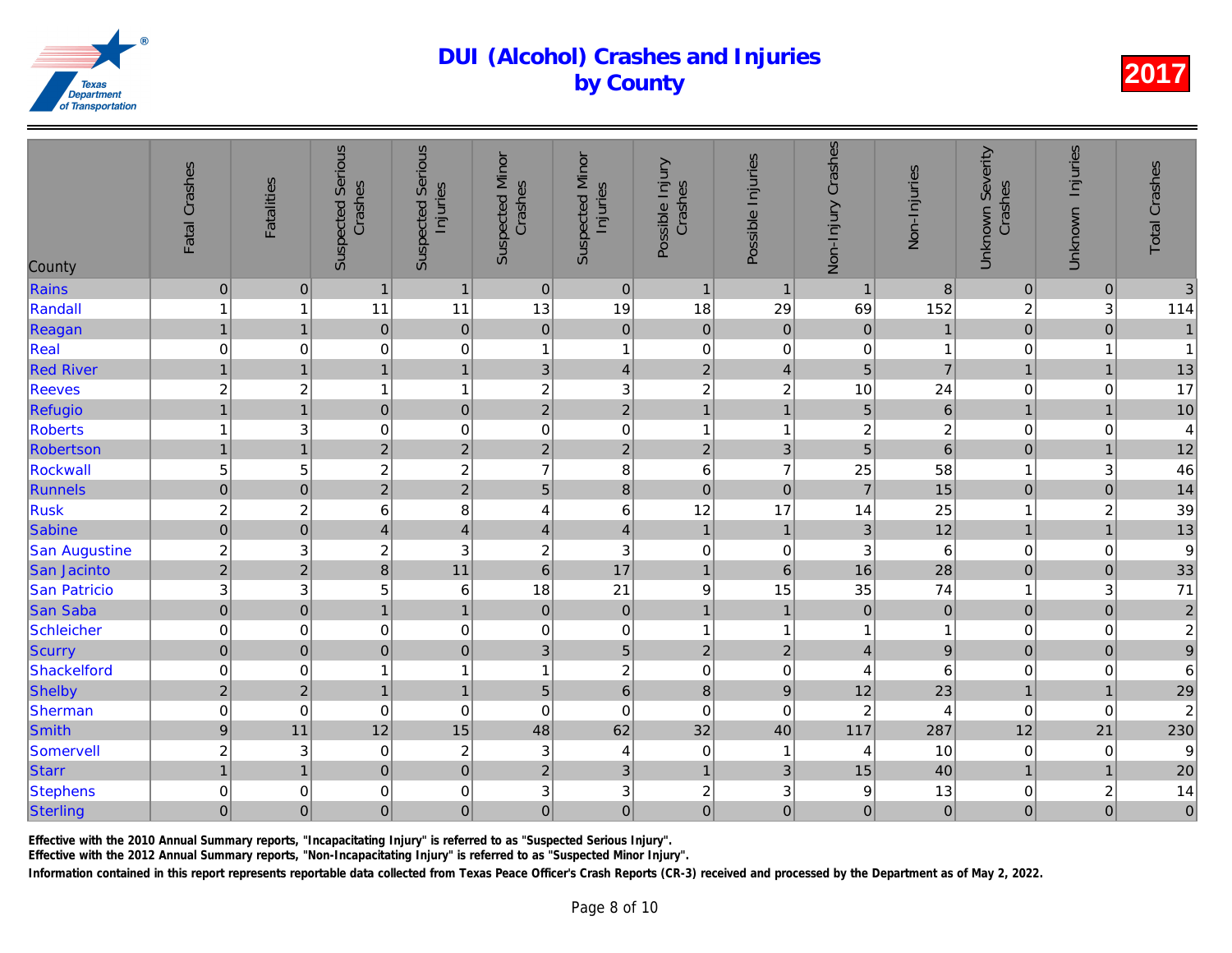| County           | Fatal Crashes             | <b>Fatalities</b> | <b>Suspected Serious</b><br>Crashes | <b>Suspected Serious</b><br>Injuries | <b>Suspected Minor</b><br>Crashes | <b>Suspected Minor</b><br>Injuries | Possible Injury<br>Crashes | Possible Injuries         | Non-Injury Crashes | Non-Injuries    |
|------------------|---------------------------|-------------------|-------------------------------------|--------------------------------------|-----------------------------------|------------------------------------|----------------------------|---------------------------|--------------------|-----------------|
| Stonewall        | $\pmb{0}$                 | $\mathbf 0$       | 1                                   | 1                                    | 0                                 | $\mathbf{1}$                       | $\pmb{0}$                  | 0                         | 1                  | $\overline{1}$  |
| Sutton           | $\mathbf{1}$              | $\overline{1}$    | $\overline{0}$                      | $\pmb{0}$                            | $\overline{c}$                    | 3                                  | $\mathbf{1}$               | 3                         | 1                  | $\overline{5}$  |
| Swisher          | $\boldsymbol{0}$          | $\mathbf 0$       | $\overline{c}$                      | $\overline{c}$                       | $\overline{1}$                    | $\overline{c}$                     | $\pmb{0}$                  | 0                         | $\overline{c}$     | $\overline{A}$  |
| <b>Tarrant</b>   | 32                        | 34                | 79                                  | 106                                  | 204                               | 286                                | 262                        | 405                       | 880                | 2,182           |
| <b>Taylor</b>    | $\mathbf{1}$              | -1                | $\overline{7}$                      | $\overline{7}$                       | 26                                | 39                                 | 16                         | 26                        | 71                 | 136             |
| Terrell          | $\mathbf 0$               | $\mathbf 0$       | $\pmb{0}$                           | $\mathbf 0$                          | $\mathbf 0$                       | $\mathbf 0$                        | $\mathbf 0$                | $\pmb{0}$                 | $\mathbf 0$        | $\overline{0}$  |
| <b>Terry</b>     | $\boldsymbol{0}$          | 0                 | $\pmb{0}$                           | $\mathbf 0$                          | $\overline{\mathbf{1}}$           | $\mathbf{1}$                       | 3                          | $\ensuremath{\mathsf{3}}$ | 1                  |                 |
| Throckmorton     | $\overline{0}$            | $\pmb{0}$         | $\mathbf 0$                         | $\pmb{0}$                            | $\overline{1}$                    | $\mathbf{1}$                       | $\mathbf 0$                | $\pmb{0}$                 | $\pmb{0}$          | $\overline{O}$  |
| <b>Titus</b>     | $\mathbf 0$               | 0                 | $\overline{c}$                      | $\overline{c}$                       | 5                                 | 5                                  | $\boldsymbol{2}$           | $\boldsymbol{2}$          | 13                 | 33              |
| <b>Tom Green</b> | $\overline{3}$            | 3                 | $\overline{3}$                      | $\overline{3}$                       | 17                                | 23                                 | $\overline{\mathbf{4}}$    | 12                        | 45                 | 98              |
| <b>Travis</b>    | 34                        | 40                | 88                                  | 122                                  | 265                               | 414                                | 213                        | 373                       | 815                | 2,194           |
| Trinity          | $\mathbf{1}$              | $\overline{1}$    | $\overline{5}$                      | $\,$ 6 $\,$                          | $\mathbf 2$                       | $\sqrt{2}$                         | $\mathbf 0$                | $\pmb{0}$                 | $\overline{4}$     | $6\phantom{.}6$ |
| Tyler            | $\,0\,$                   | 0                 | 1                                   | $\mathbf{1}$                         | 3                                 | $\,6$                              | $\mathbf{1}$               | 8                         | 9                  | 14              |
| Upshur           | $\mathbf 0$               | $\pmb{0}$         | 4                                   | $\overline{\mathbf{4}}$              | 17                                | 20                                 | 5                          | 11                        | 13                 | 26              |
| <b>Upton</b>     | $\mathbf 0$               | $\mathbf 0$       | $\mathbf 0$                         | $\mathbf 0$                          | $\mathbf 0$                       | $\pmb{0}$                          | $\mathbf{1}$               | $\overline{c}$            | 1                  | $\vert$         |
| <b>Uvalde</b>    | $\overline{0}$            | $\mathbf{0}$      | $\overline{2}$                      | $\overline{2}$                       | $6\phantom{1}$                    | $\bf{8}$                           | $\overline{2}$             | $\overline{4}$            | 13                 | 43              |
| <b>Val Verde</b> | $\mathbf 0$               | $\mathbf 0$       | 1                                   | $\mathbf{1}$                         | 5                                 | $\boldsymbol{9}$                   | 10                         | 21                        | 21                 | 47              |
| Van Zandt        | $\overline{2}$            | 3                 | 10                                  | 12                                   | 14                                | 21                                 | 10                         | 10                        | 35                 | 78              |
| Victoria         | $\ensuremath{\mathsf{3}}$ | 5                 | 11                                  | 12                                   | 19                                | 36                                 | 9                          | 12                        | 49                 | 110             |
| <b>Walker</b>    | $\overline{6}$            | $\boldsymbol{9}$  | $\overline{5}$                      | $\boldsymbol{9}$                     | $\bf 8$                           | 11                                 | $\bf 8$                    | 10                        | 44                 | 99              |
| Waller           | $\overline{5}$            | 9                 | 5                                   | $\overline{7}$                       | 5                                 | 11                                 | 3                          | 5                         | 35                 | 66              |
| Ward             | $\overline{0}$            | $\mathbf 0$       | $\overline{2}$                      | $\overline{2}$                       | $\overline{1}$                    | $\mathbf{1}$                       | $\mathbf{1}$               | $\overline{1}$            | 12                 | 22              |
| Washington       | $\overline{c}$            | $\boldsymbol{2}$  | $\overline{c}$                      | 5                                    | $\boldsymbol{9}$                  | 14                                 | $\,6$                      | 10                        | 14                 | 33              |
| Webb             | 10                        | 12                | $\bf{8}$                            | 14                                   | 14                                | 23                                 | 23                         | 50                        | 64                 | 184             |
| Wharton          | $\mathbf{1}$              | -1                | 5                                   | $6\phantom{1}6$                      | 6                                 | $\bf 8$                            | 8                          | 10                        | 27                 | 50              |
| Wheeler          | $\mathbf{1}$              | $\overline{1}$    | $\overline{1}$                      | $\mathbf{1}$                         | $\pmb{0}$                         | $\mathsf{O}\xspace$                | $\pmb{0}$                  | $\overline{1}$            | $\mathbf{1}$       |                 |
| Wichita          | 3                         | 3                 | $\mathsf g$                         | 12                                   | 17                                | 23                                 | 17                         | 23                        | 63                 | 117             |
|                  |                           |                   |                                     |                                      |                                   |                                    |                            |                           |                    |                 |

Effective with the 2010 Annual Summary reports, "Incapacitating Injury" is referred to as "Suspected Serious Injury".

Effective with the 2012 Annual Summary reports, "Non-Incapacitating Injury" is referred to as "Suspected Minor Injury".